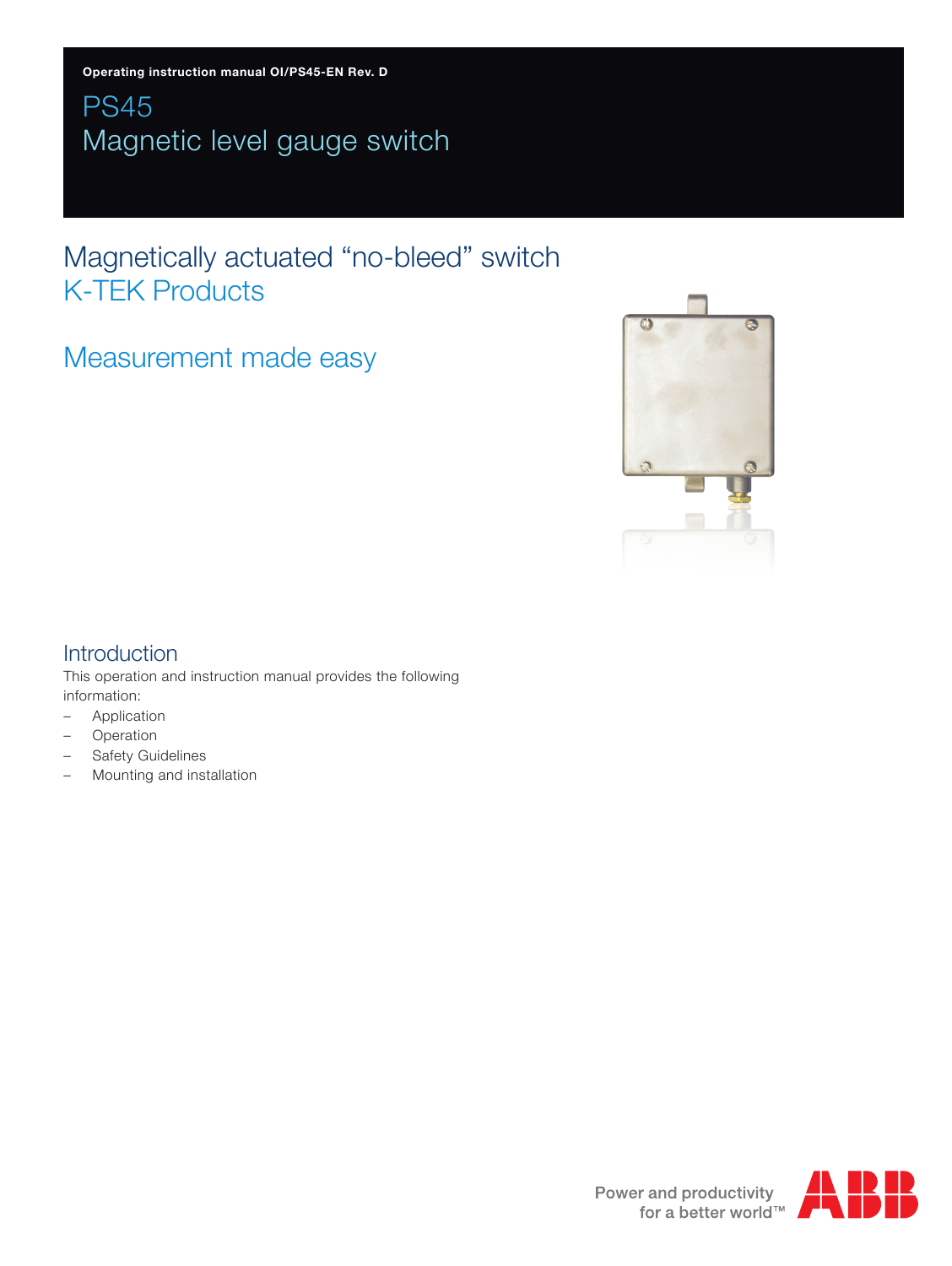## Table of Contents

| 4.1 ATEX Special Conditions for Safe Use<br>4.2 Markings<br>4.3 Specifications |
|--------------------------------------------------------------------------------|
|                                                                                |
|                                                                                |
|                                                                                |
|                                                                                |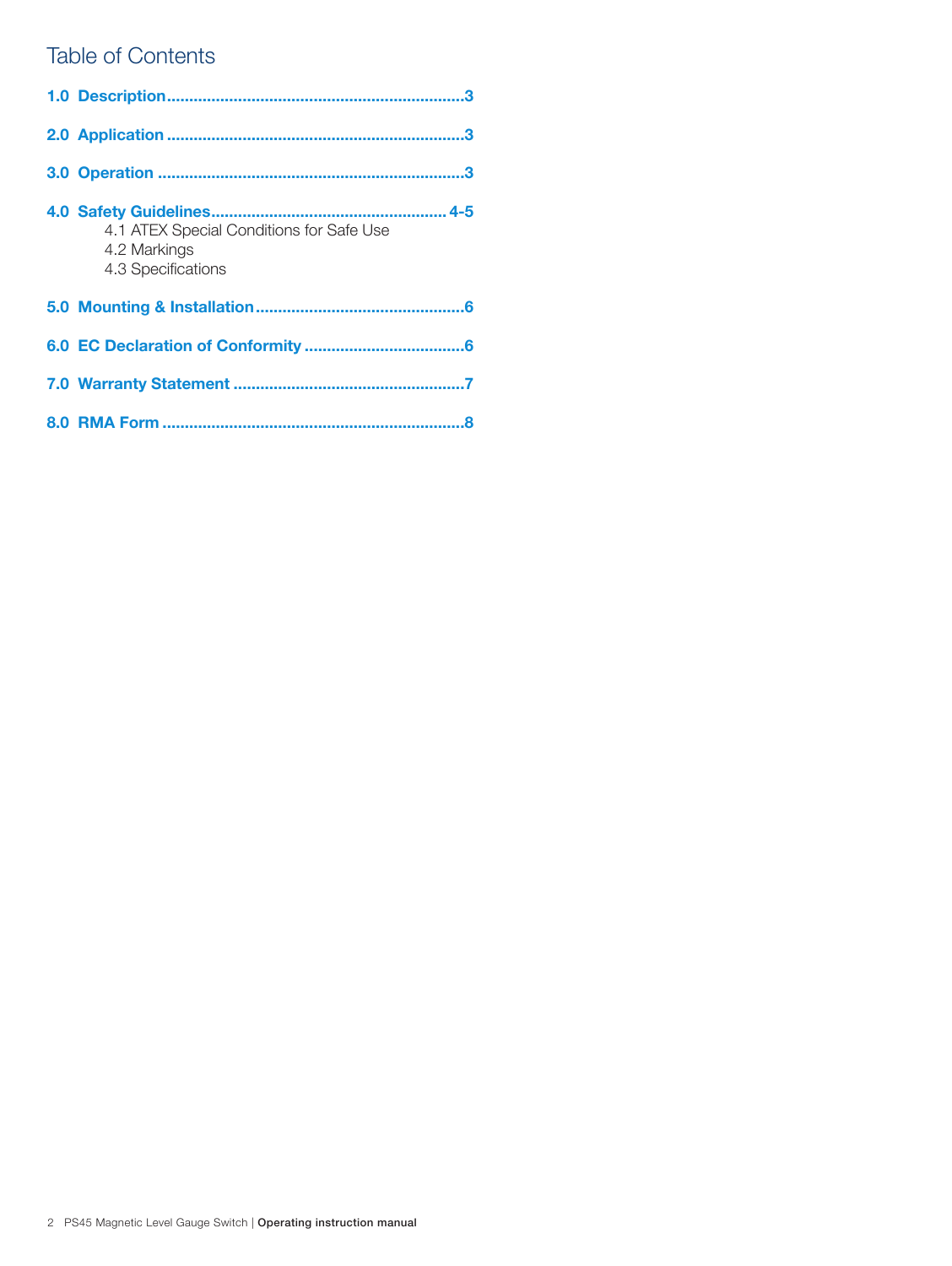# 1.0 Description

The ABB PS45 is a point level (on - off) pneumatic switch device used in conjunction with the ABB KM26 Magnetic Liquid Level Gauge (MLG), LS Series Mechanical Cage Level switch or an External Chamber. The unique magnetic coupling action eliminates the need for such things as seals, diaphragms, springs or torque tubes. Since process connections to the switch are eliminated, the user is insured complete isolation from the process. Valves are **not** required to block off the switch from the process for maintenance or operational testing. Preventive maintenance functions are greatly reduced since the switch never contacts the process fluid.

## 2.0 Application

The PS45 is designed to provide a pneumatic control signal dependent on the liquid level within a vessel. The device is configurable such that actuation can occur on rising and falling level. When a magnetic float passes in the first direction, the PS45 will route the input supply gas through to its output port. When the float passes in the opposite direction, the supply gas is shut off (disconnected) from the output port and the output port typically vented to the atmosphere. The PS45 thus provides the user with a pneumatic signal that can be used to activate alarms and/or open and close control valves. An example application would be the pneumatic operation of safety shutdown systems on oil and gas production equipment.

The process temperature limits the T class as follow:

- T6 For process temperatures up to 80°C T5 For process temperatures up to 95°C T4 For process temperatures up to 130°C T3 For process temperatures up to 195°C
- T2 For process temperatures up to 295°C
- T1 For process temperatures up to 445°C

# 3.0 Operation

The PS45 switch mechanism consists of the following integral components:

- 1. Actuating cam-spindle-magnet assembly
- 2. Precision Micropilot™ valve assembly
- 3. User connections.

As the magnetic float travels past the switch, the cam-spindlemagnet assembly actuates the Micropilot™ valve assembly. The switch will then provide for a path for the supply gas to travel between ports A-C or B-C, depending on the position of the float relative to the switch (see Figure 1). A continuous gas supply is not required for normal operation since the PS45 is not a pilot operated device. The PS45 is easily configured in the field as direct or reverse acting by simply changing the field connections at ports A & B. All user connections are 1/8 inch FNPT.

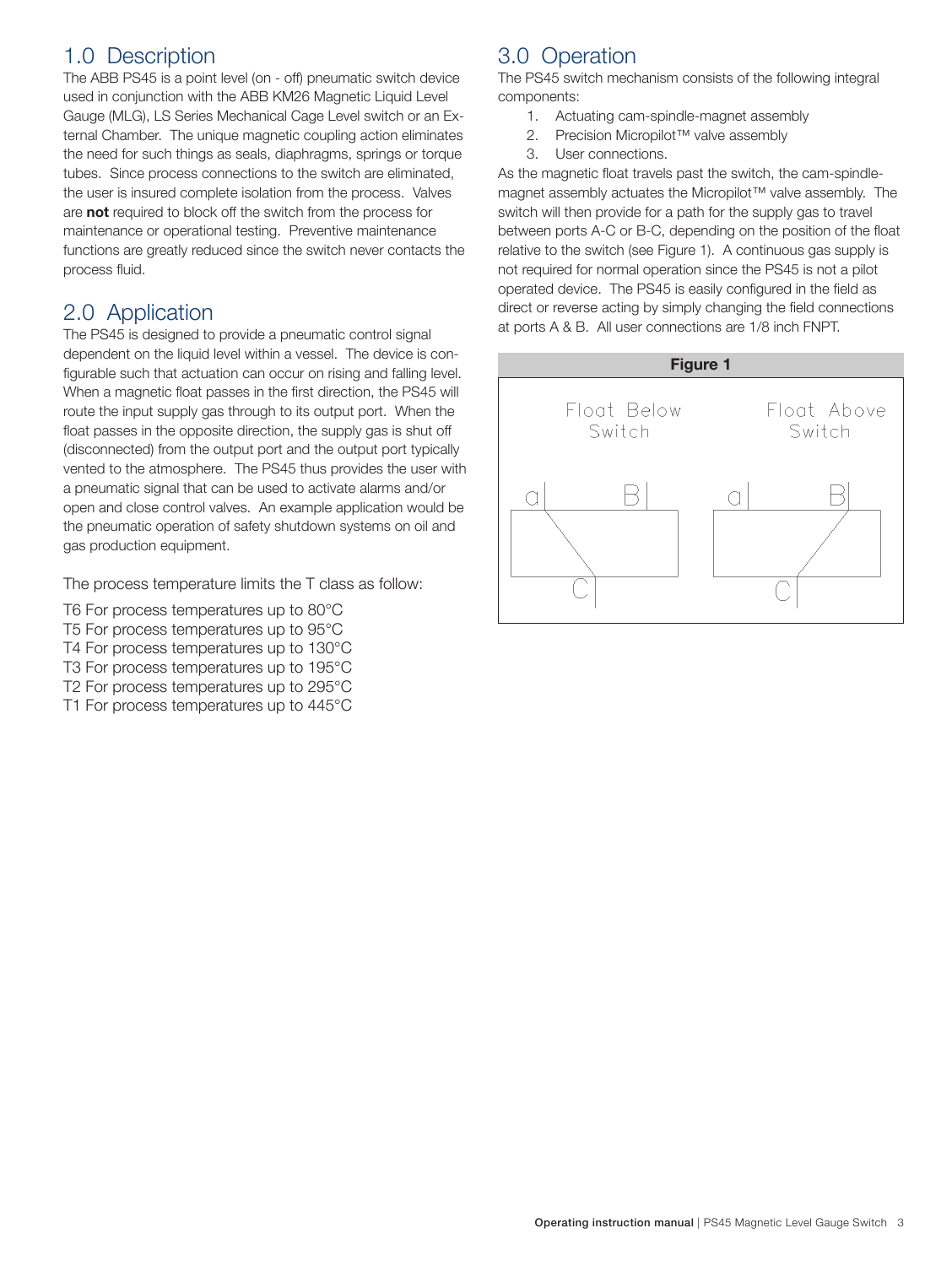## 4.0 Safety Guidelines

**Relevant Standards:** Switch installation shall be done according to the local standards and special conditions for safe use as stated in this Manual.

**Fail-Safe:** Switches and their related components can and do fail without warning for different reasons.

User shall design all systems and equipment in a fail-safe mode, so that failure of associated switch products will not endanger persons or property.

**Pressure and Temperature Ratings:** Never exceed the rated service pressure and temperature of the switch as stated in product specifications.

**Environment:** Many environmental conditions can affect the integrity and suitability of a product for a given application. The pneumatic switch is designed for use in general purpose industrial applications and ATEX hazardous location applications. Product exposure to corrosive or caustic environments can shorten the useful life and lead to premature failure of the switches.

**Air Supply:** The air supply or control medium supplied to the pneumatic switch must be moisture-free if ambient temperature can drop below freezing.

**Maintenance:** The severity of the application, risk potential from a component failure, and experience with any known failures in the application or in similar applications should determine the frequency of inspections and the servicing or replacement of the pneumatic switch so that products are replaced before any failure occurs. A maintenance program must be established and followed by the user.

**Visual Inspection:** Any of the following conditions requires immediate system shut down and replacement of worn or damaged components:

- Air leakage: Look and listen to see if there are anv signs of visual damage to any of the components in the system. Leakage is an indication of worn or damaged components.
- Damaged or degraded components: Look for any visible signs of wear or component degradation.
- Kinked, crushed, or damaged hoses and tubing. Kinked hoses or tubing can result in restricted air flow and lead to unpredictable system behavior.
- Excessive dirt build-up: Dirt and clutter can mask potentially hazardous situations.

**Functional Test:** Before initiating automatic operation, operate the system manually to make sure all required functions operate properly and safely.

**Service or Replacement Intervals:** It is the user's responsibility to establish appropriate service intervals. Pneumatic switches contain components that age, harden, wear, and otherwise deteriorate over time. Environmental conditions can significantly accelerate this process.

### 4.1 ATEX Special Conditions for Safe Use

For all installations, piping and pneumatic system shall be designed to prevent piping pressure piling and shockwaves, and shall include pressure regulators and surge prevention apparatus.

For hazardous location applications, the pneumatic switch shall not be used in a dusty environment or shall be protected from exposure to dust capable of entering the housing.

For hazardous applications, the supply port shall be connected to a filtered supply.

For hazardous applications, the supply port shall only be connected to an AIR supply of which the maximum temperature does not exceed 80°C.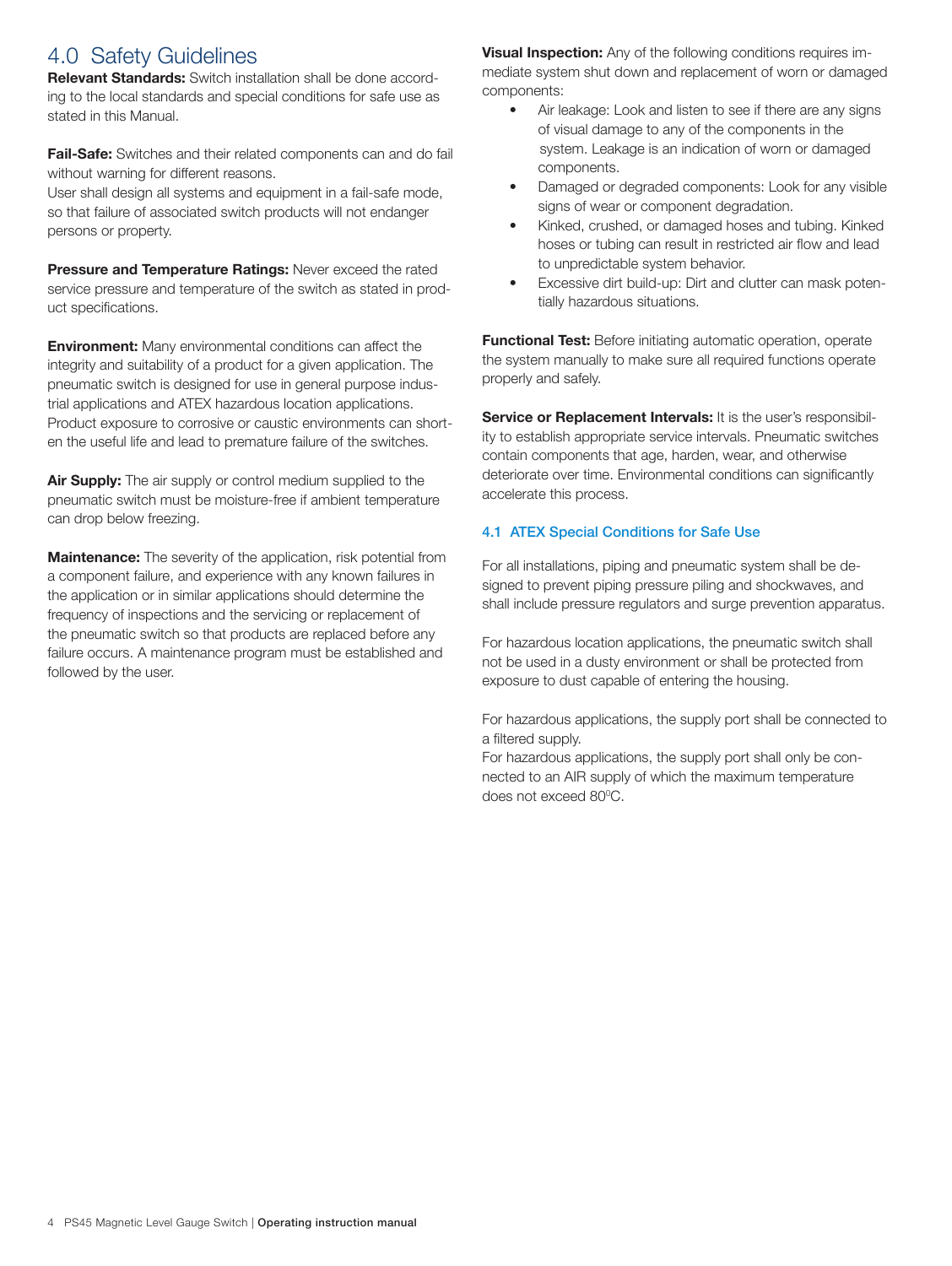### 4.2 Markings

PS45 ATEX nameplate

| Model Code: U4                                                                                                                                                            |                                                                                                                               |  |  |  |  |
|---------------------------------------------------------------------------------------------------------------------------------------------------------------------------|-------------------------------------------------------------------------------------------------------------------------------|--|--|--|--|
| <b>K-TEK PRODUCTS</b><br>MADE IN USA<br>Warminster PA 18974                                                                                                               | <b>PNEUMATIC SWITCH</b><br>MODEL:<br>SN:<br><b>CUST. TAG:</b><br>YEAR:<br><b>SEE MANUAL</b>                                   |  |  |  |  |
| CE                                                                                                                                                                        | $II$ 2 G c IIB T* Gb<br>$[-18^{\circ}\text{C} \leq \text{Tamb} \leq 80^{\circ}\text{C}]$<br>ITS14ATEX18124X<br><b>TAG0268</b> |  |  |  |  |
| <b>K-TEK PRODUCTS</b><br>MADE IN USA                                                                                                                                      | PNEUMATIC SWITCH<br>MODEL:<br>SN:<br>CUST. TAG:<br>YFAR:                                                                      |  |  |  |  |
| Warminster PA 18974                                                                                                                                                       | SEE MANUAL                                                                                                                    |  |  |  |  |
| MEDIUM: FILTERED AIR OR GAS<br>TAG0269<br>SUPPLY PRESSURE: 1 TO 100 PSIG<br>FLOW RATE: 10 CFM @ 100 PSIG<br>AIR CONSUMPTION: 0.0 SCFM<br>MAX OPERATING TEMP: 200°F (93°C) |                                                                                                                               |  |  |  |  |

#### 4.3 Specifications

| <b>Medium</b>                         | Filtered air or gas supply (For ATEX<br>refer to section 4.1)   |
|---------------------------------------|-----------------------------------------------------------------|
| <b>Supply Pressure</b>                | 1 to 100 psig (0.7 to 6.9 bar)                                  |
| <b>Flow Rate</b>                      | 10 scfm $@$ 100 psig supply $(0.3)$<br>scmm $@$ 6.9 bar supply) |
| <b>User Connections</b>               | $1/8"$ FNPT                                                     |
| <b>Operating Temperature</b><br>Range | 0°F to 176°F (-18°C to 80°C)                                    |
| Dead Band (hysteresis)                | Approximately $\pm 0.5$ " ( $\pm 1.2$ cm) of<br>float movement  |
| <b>Air Consumption</b>                | 0.0 scfm                                                        |
| <b>Housing</b>                        | NEMA 4X Stainless Steel                                         |
| <b>Options</b>                        | Filter on supply side of switch                                 |
| <b>Approvals</b>                      | <b>ATEX Constructional Safety</b>                               |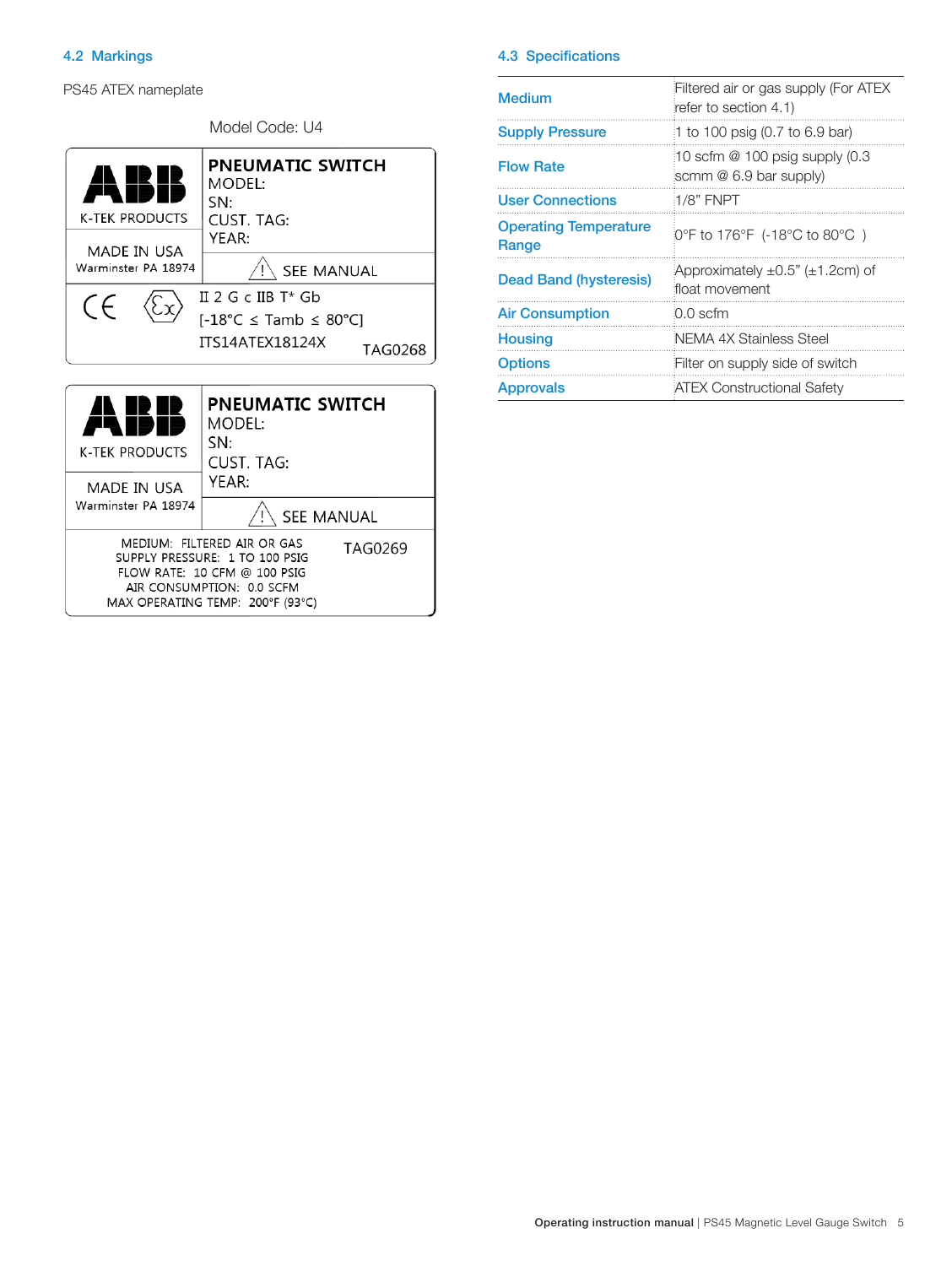# 5.0 Mounting & Installation

The simplicity of mounting the PS45 switch housing is such that the only necessary tool is a small screwdriver. The switch is attached to the KM26 via two small stainless steel variable clamps. These clamps allow the switch to be positioned anywhere over the entire length of the float chamber, thereby providing an infinitely variable trip point setting. Loosening the clamps will allow the PS45 to be easily moved to provide a new trip point. Other switches can be added at any time without the concern for additional process piping or valves.

**Note:** Two switches can be mounted so they can trip at the same point or at two different points separated by less than the length of a switch. Optional filter can be supplied on input port of switch.



#### **Figure 3**



**Note:** The action of the pneumatic switch will be determined by user connection of Ports A, B & C. Option H or L will determine how the option filter and vent fitting are supplied from the factory. The filter and vent fitting are easily changed in the field. Reference PS45 (DS/PS45-EN) for ordering details.



![](_page_5_Figure_8.jpeg)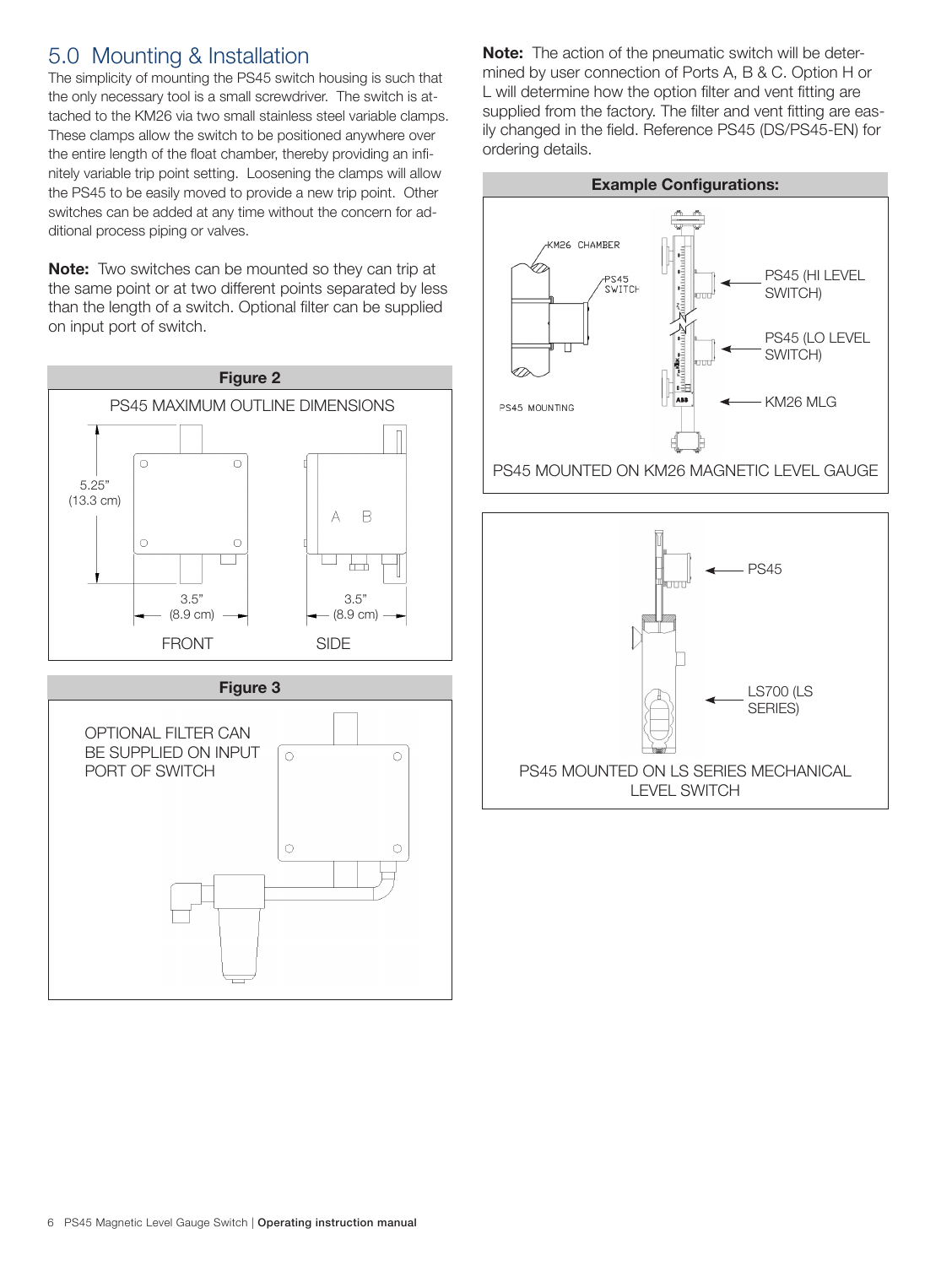# 6.0 EU Declaration of Conformity

For the latest EU Declaration of Conformity, please click the link below: EU Declaration of Conformity test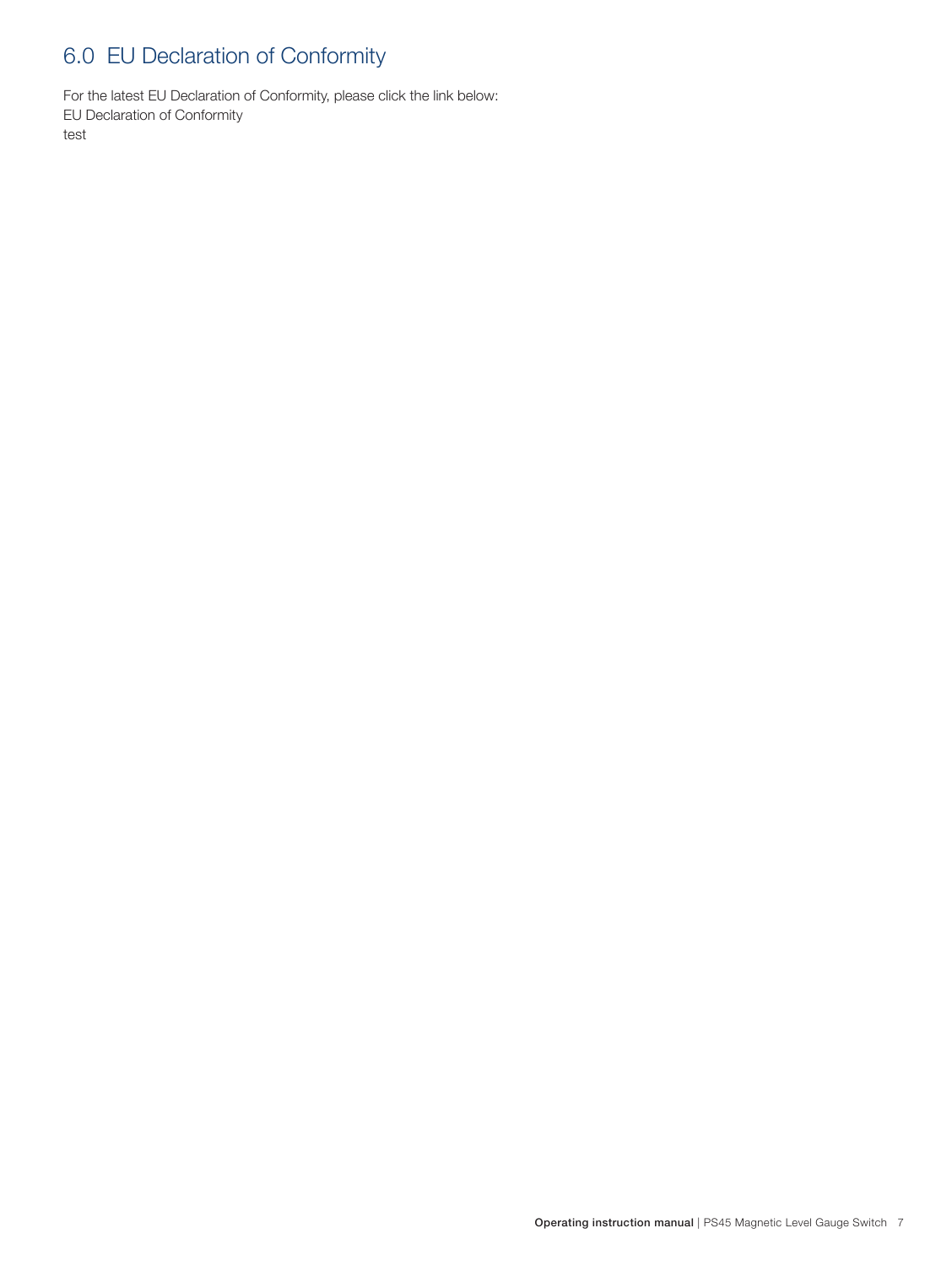# 6.0 Warranty Statement

#### 5 YEAR WARRANTY FOR:

KM26 Magnetic Liquid Level Gauges; MagWave Dual Chamber System; LS Series Mechanical Level Switches (LS500, LS550, LS600, LS700, LS800 & LS900) (does NOT include switching mechanisms, ie. MS30, MS40, MS41, PS35 & PS45); EC External Chambers, STW Stilling Wells and ST95 Seal Pots.

#### 3 YEAR WARRANTY FOR:

KCAP300 & KCAP400 capacitance switches.

#### 2 YEAR WARRANTY FOR:

AT100, AT100S and AT200 series transmitters; RS80 and RS85 liquid vibrating fork switches; RLT100 and RLT200 reed switch level transmitters; TX, TS, TQ, IX and IM thermal dispersion switches; IR10 and PP10 External Relays; MT2000, MT5000, MT5100 and MT5200 radar level transmitters; RI100 Repeat Indicators; KP paddle switches; A02, A75 & A77 RF capacitance level switches and A38 RF capacitance level transmitters; Buoyancy Level Switches (MS50, MS10, MS8D & MS8F); Magnetic Level Switches (MS30, MS40, MS41, PS35 & PS45).

#### 1 YEAR WARRANTY FOR:

KM50 gauging device; AT500 and AT600 series transmitters; LaserMeter and SureShot series laser transmitters; LPM200 digital indicator; DPM100 digital indicators; APM100 analog indicators; KVIEW series digital indicators and controllers; GRANUPOINT and SLUDGEPOINT vibrating fork switches, SOLITRAK Electro-Mechanical Continuous Measuring Devices, KSONIK ultrasonic level switches, transmitters & transducers, ChuteMaster Microwave Transmitter / Receiver and TiltMaster Switches.

#### SPECIAL WARRANTY CONSIDERATIONS:

ABB does not honor OEM warranties for items not manufactured by ABB (i.e. Palm Pilots). These claims should be handled directly with the OEM.

ABB will repair or replace, at ABB's election, defective items which are returned to ABB by the original purchaser within the period specified above from the shipment date of the item and which is found, upon examination by ABB, to its satisfaction, to contain defects in materials or workmanship which arose only under normal use and service and which were not the result of either alterations, misuse, abuse, improper or inadequate adjustments, applications or servicing of the product. ABB's warranty does not cover the repair or replacement of units that fail from the effects of excessive vibration unless the units are originally designed for vibration application. In addition, ABB's warranty does not include on-site repair or services. Field service rates can be supplied on request.

If a product is believed to be defective, the original purchaser shall notify ABB and request a Returned Material Authorization before returning the material to ABB, with transportation prepaid by the purchaser. (To expedite all returns/repairs from outside of the United States, consult ABB's customer service team (service@ktekcorp.com) to determine an optimal solution for shipping method and turnaround time.) The product, with repaired or replaced parts, shall be returned to the purchaser at any point in the world with transportation prepaid by ABB for best-way transportation only. ABB is not responsible for expedited shipping charges. If the product is shipped to ABB freight collect, then it will be returned to the customer freight collect.

If inspection by ABB does not disclose any defects in material or workmanship, ABB's normal charges for repair and shipment shall apply (minimum 250.00 USD). The materials of construction for all ABB products are clearly specified and it is the responsibility of the purchaser to determine the compatibility of the materials for the application.

THE FOREGOING WARRANTY IS ABB'S SOLE WARRANTY AND ALL OTHER WARRANTIES EXPRESSED, IMPLIED, OR STATUTORY, INCLUDING ANY IMPLIED WARRANTY OF MERCHANTABILITY OF FITNESS FOR A PARTICULAR PURPOSE, ARE EXCLUDED AND NEGATED TO THE MAXIMUM EXTENT PERMITTED BY LAW. NO PERSON OR REPRESENTATIVE IS AUTHORIZED TO EXTEND ANY OTHER WARRANTY OR CREATE FOR ABB ANY OTHER LIABILITY IN CONNECTION WITH THE SALE OF ABB'S PRODUCTS. THE REMEDIES SET FORTH IN THIS WARRANTY ARE EXCLUSIVE OF ALL OTHER REMEDIES AGAINST ABB. ABB SHALL NOT BE LIABLE FOR ANY CONSEQUENTIAL, INCIDENTAL, OR SPECIAL DAMAGES OF ANY KIND. ABB'S SOLE OBLIGATION SHALL BE TO REPAIR OR REPLACE PARTS (FOUND TO BE DEFECTIVE IN MATERIALS OR WORKMANSHIP) WHICH ARE RETURNED BY THE PURCHASER TO ABB.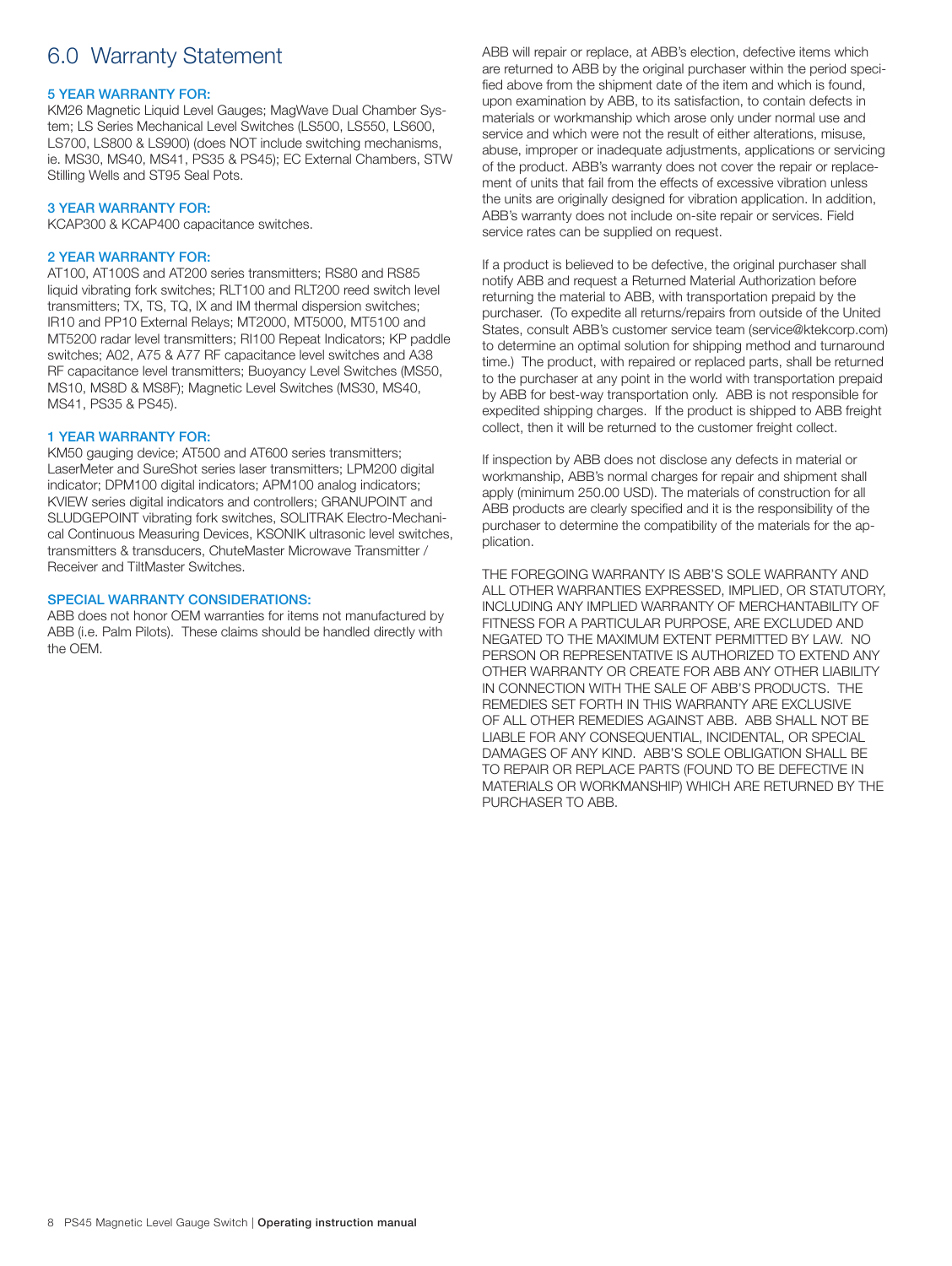### 7.0 ABB RMA FORM

![](_page_8_Picture_1.jpeg)

ABB, Inc. K-TEK Products 17100 Manchac Park Lane (Suite B) Prairieville, LA 70769 Phone: +1 (225) 408-0800 Fax: +1 (225) 408-0897 Email: ktek-service@us.abb.com

#### **\*\*\* IMPORTANT CUSTOMER NOTICE: PLEASE READ PRIOR TO RETURNING PRODUCTS TO ABB\*\*\***

Be sure to include the Return Authorization (RA) number on the shipping label or package to the attention: Customer Service. A copy of this document should also be included with the packing list. ABB wants to maintain a safe work environment for its employees. In the event, the returned product or material has been in contact with a potentially hazardous chemical, per federal regulations, the customer must provide evidence of decontamination and the related chemical composition and characteristics. In order to expedite your return, please include the applicable Material Safety Data Sheets (MSDS) and decontamination tags by affixing these documents in close proximity to the shipment label for identification purposes. (January 18, 2006)

| Return Authorization Form |              |  |  |  |
|---------------------------|--------------|--|--|--|
| Customer:                 | Date:        |  |  |  |
| Contact Name:             | Product:     |  |  |  |
| Contact Email:            | Serial No:   |  |  |  |
| Contact Phone:            | Job No:      |  |  |  |
| Contact Fax:              | Service Rep: |  |  |  |

| Completed by Customer                                                                                                                                                              |                         |  |  |  |  |
|------------------------------------------------------------------------------------------------------------------------------------------------------------------------------------|-------------------------|--|--|--|--|
| Reason                                                                                                                                                                             |                         |  |  |  |  |
|                                                                                                                                                                                    |                         |  |  |  |  |
| Problem Found:                                                                                                                                                                     |                         |  |  |  |  |
| Action:                                                                                                                                                                            |                         |  |  |  |  |
| Requested:<br>Is expedited return shipping requested? $\square$ Yes $\square$ No                                                                                                   |                         |  |  |  |  |
| If yes, please provide a purchase order or your shipper's account number (ex. FedEx or UPS). ABB pays return transport via<br>standard ground shipments only.                      |                         |  |  |  |  |
| If purchase order is issued, a copy of purchase order must be included with return documentation.                                                                                  |                         |  |  |  |  |
| Is ABB authorized to repair items determined to be non-warranty? $\square$ Yes $\square$ No<br>If yes, a copy of purchase order must be included with return documentation.        | <b>Account #:</b>       |  |  |  |  |
| <b>Customer PO:</b><br>Date:                                                                                                                                                       |                         |  |  |  |  |
| Has product been in contact with any potentially hazardous chemical? $\square$ Yes $\square$ No<br>If yes, documentation product and forward MSDS to ABB, "ATTN: Customer Service" |                         |  |  |  |  |
| Return Repaired Product to Address                                                                                                                                                 |                         |  |  |  |  |
| Shipping Address:                                                                                                                                                                  | <b>Billing Address:</b> |  |  |  |  |
|                                                                                                                                                                                    |                         |  |  |  |  |
|                                                                                                                                                                                    |                         |  |  |  |  |
|                                                                                                                                                                                    |                         |  |  |  |  |
|                                                                                                                                                                                    |                         |  |  |  |  |
|                                                                                                                                                                                    | Ship Via:               |  |  |  |  |